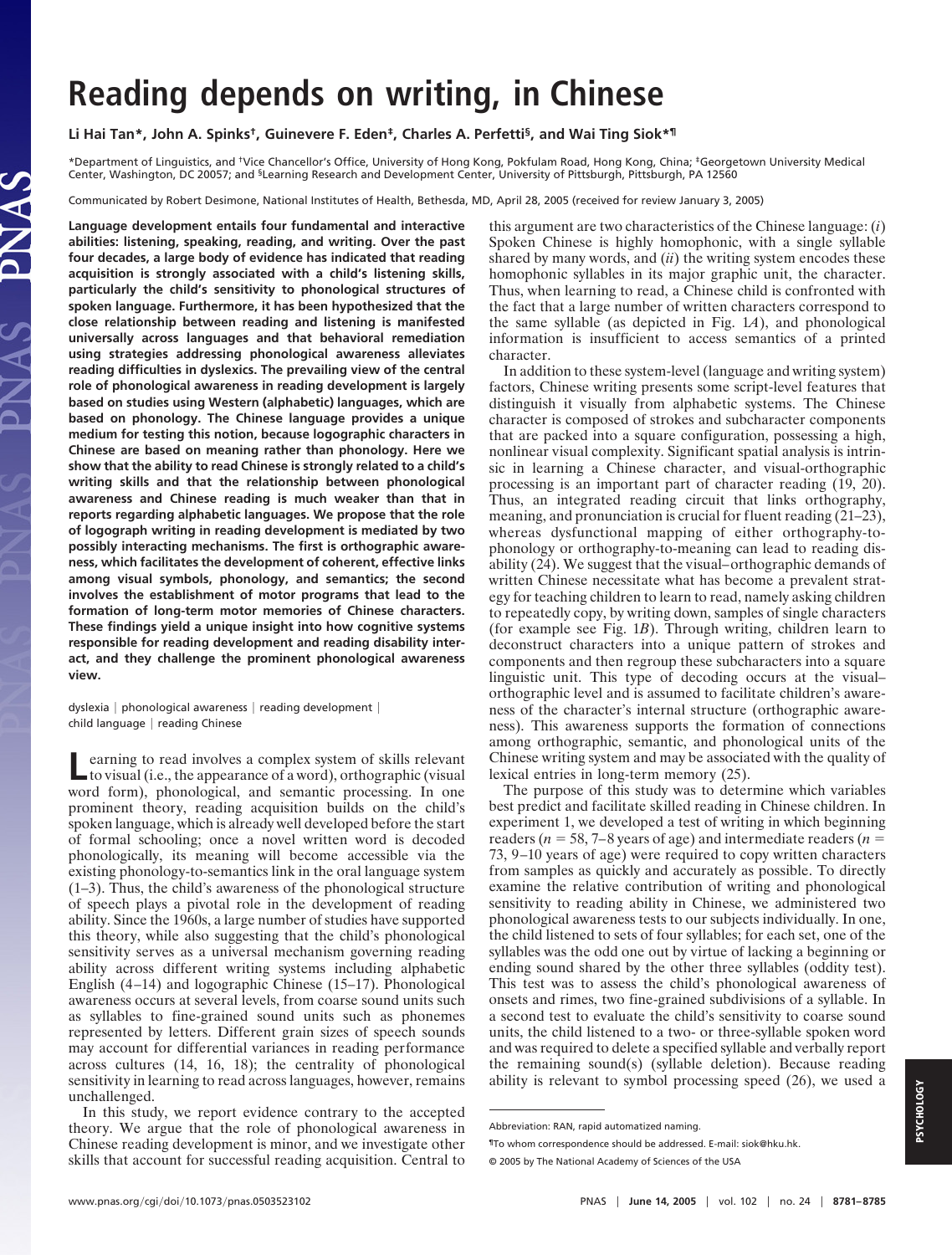

**Fig. 1.** Complex relationships of visual, orthographic, phonological, and semantic systems in Chinese. (*A*) The extensive homophony in Chinese entails that many orthographic units converge on one phonological unit, resulting in a kind of convergent connection, and a phonological unit connects with more than one meaning nodes, producing a kind of divergent connection. For example, the pronunciation "/shi/" is shared by 10 characters with the same tone but very different meanings. The orthographic units of these characters converge on the phonological node/shi/, which connects with all of the meaning nodes of these characters. This pattern is one of convergent phonology and divergent semantics, the typical pattern in reading in Chinese. (*B*) A sample of a Chinese child's writing homework. In Chinese elementary schools, a novel character is usually written down 4–6 times continuously, often with its pronunciation (e.g., "/yi/") denoted by Pinyin appearing above the character. (*C*) A sample of pictures of simple objects for children to copy by drawing.

rapid automatized naming (RAN) task to measure the general processing speed component, where children were asked to name printed digits (2, 4, 6, 7, and 9, each repeated 10 times) as fast and accurately as possible. Experiment 1 found a strong relationship between writing and reading ability, whereas the role of phonological awareness was minor.

In experiment 2, we sought to elucidate how writing mediates reading development. We considered two possible mechanisms. The first assumes that writing facilitates the development of orthographic awareness, which, in turn, has a positive influence on reading acquisition. Under this model, one would predict that strong skills in the writing of pseudocharacters, by virtue of their orthographic legality, would impact orthographic awareness and demonstrate a strong association with reading performance. By contrast, the ability to draw simple objects does not involve orthographic processes and thus should not be related to reading ability.

Alternatively, the link between writing and reading may rely less on orthographic awareness than on the underlying motor programs that subserve writing (27). Writing of Chinese characters requires a high-order organization of strokes and components that constitute the internal structure of the character. This motor activity may result in pairing of hand movement patterns and language stimuli (28, 29) and may help form long-term motor memory of Chinese characters. This motor memory of linguistic stimuli will facilitate the consolidation process of lexical representations in the cognitive system and make mental organizations of written Chinese resistant to disruption. On this motoric mechanism, writing pseudocharacters is assumed to be associated with reading performance, whereas other sorts of activities involving precise, coordinated movements such as picture drawing should be also correlated with reading performance. Furthermore, because pictures of objects possess higher visual complexities than do many Chinese characters, picture drawing, in general, demands finer motor activity than writing. This analysis suggests a possibility that the influence of picture drawing on reading may have a developmental lag compared with character writing. If so, the predictive

power of picture drawing on reading performance will therefore be greater for intermediate readers than for beginners.

To determine the mechanisms that mediate the effect of writing on reading acquisition, in experiment 2, we asked the two groups of children participating in experiment 1 to perform two tasks: copying by writing printed pseudocharacters, and copying by drawing simple figures presented on a sheet (for example see Fig. 1*C*).

## **Methods**

**Subjects.** From three classrooms of Beijing Yong Tai Primary School, 131 children were tested, of whom 58 were beginning readers (23 boys and 35 girls, 7–8 years of age) and 73 were intermediate readers (31 boys and 42 girls, 9–10 years of age). This primary school was located in a suburban community of average level socioeconomic status outside of Beijing. All children were native speakers of Putonghua, the official dialect of Mainland China and the language of instruction in school. They had not started to study English or other languages at the time this study was conducted. Subjects' handedness was judged by an inventory based on Snyder and Harris (30). The subjects' demographic characteristics are shown in Table 1, and all children participated in experiments 1 and 2.

**Experimental Materials.** In experiment 1, the materials consisted of a battery of writing, phonological, and rapid-naming tasks and measures of intelligence and reading achievement. In the writing task, children were given 60 real characters printed on one sheet, and were asked to copy down as many as possible within 3 min. The standardized Chinese version of Raven's Standard Progressive Matrices was used as an index of nonverbal intelligence. The mean nonverbal Raven IQ fell in the 76th percentile for beginning readers (ranged from the 10th to the 95th percentile,  $SD =$ 21) and the 70th percentile for intermediate readers (ranged from the 5th to the 95th percentile,  $SD = 22$ ). The writing and intelligence tests were administered on a group basis.

The phonological awareness, rapid-naming, and reading tasks were administered individually, which took  $\approx 20$  min. In the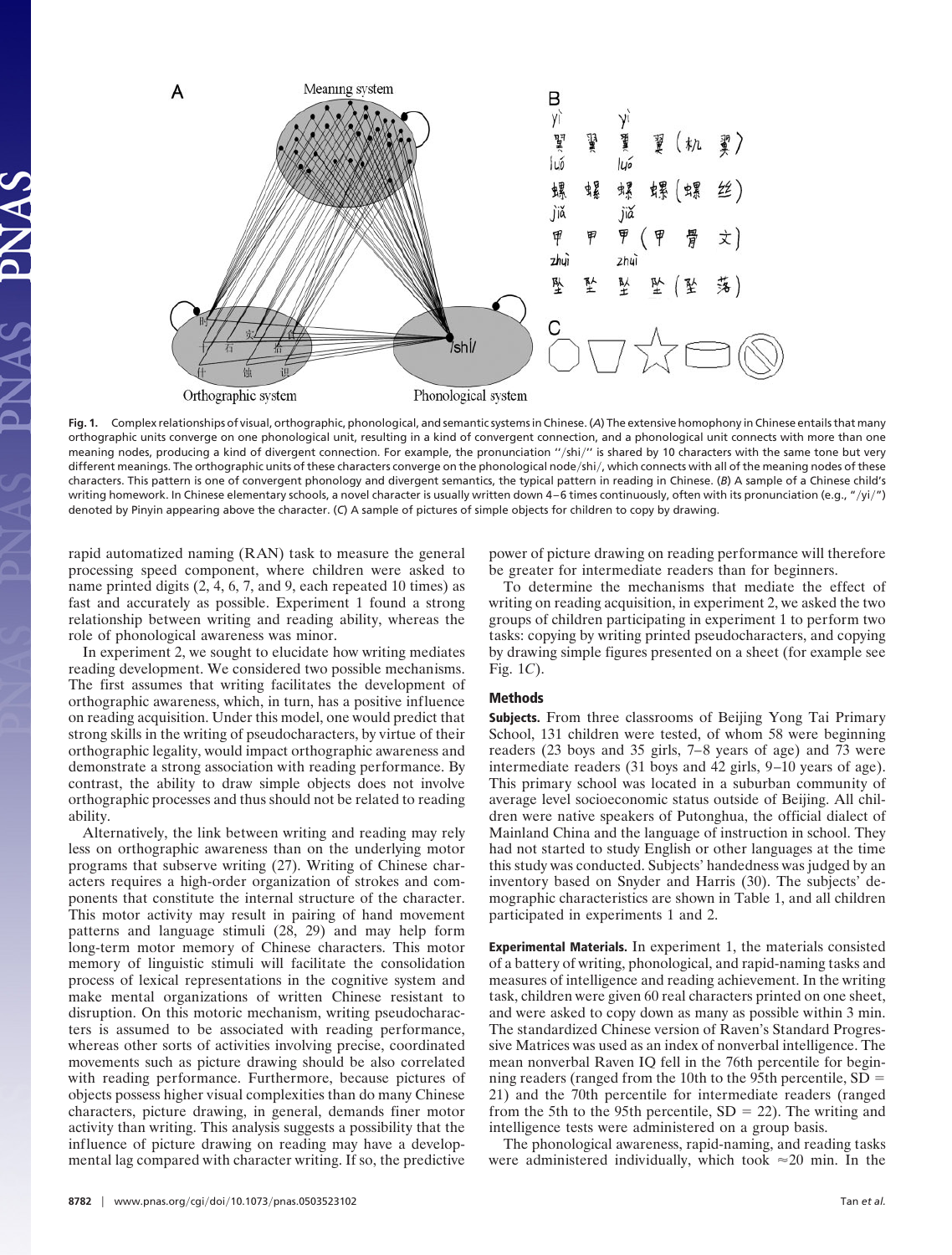**Table 1. Demographic characteristics and descriptive statistics for all children**

| Variable                             | Beginning<br>readers<br>$(n = 58)$ | Intermediate<br>readers<br>$(n = 73)$ |
|--------------------------------------|------------------------------------|---------------------------------------|
| Experiment 1                         |                                    |                                       |
| Age, months                          | 98.2 (4.7)                         | 116.9 (5.1)                           |
| <b>Handedness</b>                    |                                    |                                       |
| Right                                | 56                                 | 70                                    |
| Left                                 | $\mathcal{P}$                      | 3                                     |
| Nonverbal IQ in percentile           | 76 (21)                            | 70 (22)                               |
| Character reading (max $= 200$ )     | 78.3 (25.3)                        | 113.6 (23.9)                          |
| Character writing (max $= 60$ )      | 12.2 (4.0)                         | 24.1 (6.4)                            |
| Syllable deletion (max $= 16$ )      | 14.2 (1.7)                         | 14.7(1.4)                             |
| Oddity ( $max = 20$ )                | 9.1(3.4)                           | 10.8(3.7)                             |
| RAN, sec                             | 26.5(6.0)                          | 21.7(4.6)                             |
| <b>Experiment 2</b>                  |                                    |                                       |
| Pseudocharacter writing (max $=$ 80) | 35.5 (7.0)                         | 50.0(8.1)                             |
| Picture drawing (max $= 24$ )        | 14.8 (4.0)                         | 17.4 (4.6)                            |

Data are presented as mean, with standard deviations in parentheses.

oddity test, there were 20 items that were discriminating after item analysis, with a resultant Cronbach's  $\alpha$  coefficient of 0.90 (beginning readers) and 0.83 (intermediate readers). In syllable deletion, there were 16 test items, all being found to be discriminating after item analysis, with resulting Cronbach's  $\alpha$  coefficients of 0.79 (beginning readers) and 0.75 (intermediate readers). In rapid naming, naming latencies were recorded with a stopwatch to the nearest millisecond.

To evaluate children's reading ability, 200 Chinese characters in the test were selected from textbooks that were used in Beijing primary schools for first to fifth graders, 40 from each. Characters were arranged in a sequence that increased in difficulty (as determined by grade level and visual complexity or stroke number). Children were asked to read the characters aloud as quickly and accurately as possible within 2 min.

In experiment 2, we used 80 pseudocharacters and 24 linedrawing pictures in the copying task. Pseudocharacters were unpronounceable but orthographically legal. For both pseudocharacters and objects, children were required to copy down as many stimuli from the samples as they could within 5 min. They were instructed to complete the task with precision; accuracy scores were based on the children's ability to produce an entirely accurate representation, as determined by two independent observers.

#### **Results**

**Experiment 1: Relative Contributions of Writing, Phonological Awareness, and RAN to Reading Development of Chinese Children.** Significant differences were found between the two age groups in Chinese reading ( $t = 8.28, P < 0.001$ ), writing ( $t = 12.374, P <$ 0.001), oddity test ( $t = 2.709, P < 0.01$ ), and RAN ( $t = 5.131, P <$ 0.001), with intermediate readers showing better performance than beginning readers (Table 1). Performance in syllable deletion was nonsignificantly higher for the older group  $(t =$ 1.849,  $P = 0.067$ ). This less reliable syllable level difference (compared with the differences at finer grain units) suggests that syllable analysis develops more quickly in children than subsyllabic processing, including the phoneme (31) and the onset and rime units (32). Correlation analyses (after partialing out nonverbal intelligence assessed by Raven's test) indicated significant relationships between Chinese reading performance and writing, syllable deletion, and RAN in both groups (Table 2). Oddity was significantly associated with reading in the intermediate group, but not in the beginning group.

## **Table 2. Partial correlations between reading performance and component skills, controlling for nonverbal intelligence**

| Skill             | Beginning readers | Intermediate readers |
|-------------------|-------------------|----------------------|
| Writing           | $0.497***$        | $0.471***$           |
| Syllable deletion | $0.307*$          | $0.333**$            |
| Oddity            | 0.035             | $0.364**$            |
| RAN               | $-0.383**$        | $-0.502***$          |

**\***, *P* 0.05; **\*\***, *P* 0.005; **\*\*\***, *P* 0.001.

To determine the relative power of character writing, phonological awareness, and RAN in predicting Chinese reading acquisition, we conducted a series of fixed-order hierarchical multiple regressions, with reading performance as the criterion variable and performances in other tests as independent variables (Table 3). For beginning readers, nonverbal IQ accounted for 10.1% of the variance in reading ( $\Delta F = 6.305$ ,  $P < 0.05$ ). Writing, syllable deletion, and RAN, respectively, accounted for an additional 22.2% ( $\Delta F = 18.044$ ,  $P < 0.001$ ),  $8.5\%$  ( $\Delta F = 5.737$ ,  $P < 0.05$ ), and 13.1% ( $\Delta F = 9.423$ ,  $P < 0.005$ ) of the variance. Oddity did not predict beginning readers' reading achievement. For intermediate readers, nonverbal IQ did not predict reading; however, writing, syllable deletion, oddity, and rapid naming, respectively, accounted for 19.8% ( $\Delta F = 17.606, P < 0.005$ ), 10.5% ( $\Delta F = 8.426, P < 0.001$ ), 12.2% ( $\Delta F = 9.988, P < 0.005$ ), and 24.0% ( $\Delta F = 22.915$ ,  $P < 0.001$ ) of the variance.

Because the reading and writing tasks in this study were time-limited, it was likely that their shared variance reflected a general speed processing component. To determine the contribution of writing (and also phonological awareness) after RAN was controlled, we performed another set of fixed-order multiple regression analyses, with children's nonverbal intelligence being again entered in the equation as step 1, and RAN being entered as step 2. Writing, syllable deletion, or oddity was then entered as the last step (Table 3). In beginning readers, writing accounted for 13.6% of the variance ( $\Delta F = 11.612$ ,  $P < 0.001$ ), whereas syllable deletion accounted for 6.8% of the variance  $(\Delta F = 5.265, P < 0.05)$ . In intermediate readers, writing and oddity accounted for 6.2% ( $\Delta F = 6.322, P < 0.05$ ) and 6.0%  $(\Delta F = 6.13, P < 0.05)$  of the variance, respectively; syllable deletion did not account for additional variance in reading performance.

In principle, writing and phonological awareness may be related to each other; the child often pronounces characters during writing production. To estimate the unique predictive power of writing and phonological awareness on reading development, we entered writing or phonological awareness as the last step in the equation after entering all other factors (Table 3). With this stringent statistical control, we found that writing still contributed 10.4% ( $\Delta F = 9.117$ ,  $P < 0.005$ ) and 3.6% ( $\Delta F =$ 3.869,  $P < 0.05$ ) to the variance in reading for beginning and intermediate readers, respectively. Phonological awareness, however, did not significantly predict reading performance either at the syllable level or at the onset-rime level, for both groups.

**Experiment 2: The Mechanisms Mediating the Effect of Writing on Reading Acquisition.** In the next study, the two groups of children were required to perform two tasks: copying samples of printed pseudocharacters and copying simple line objects. Scores from these two tasks were analyzed to determine their relationships with reading performance. Correlation analyses indicated that after the effect of nonverbal IQ was removed, pseudocharacter copying was strongly related to reading ability for beginning readers  $(r = 0.45, P \le 0.001)$  as well as for intermediate readers  $(r = 0.34, P < 0.005)$ , whereas object copying was significantly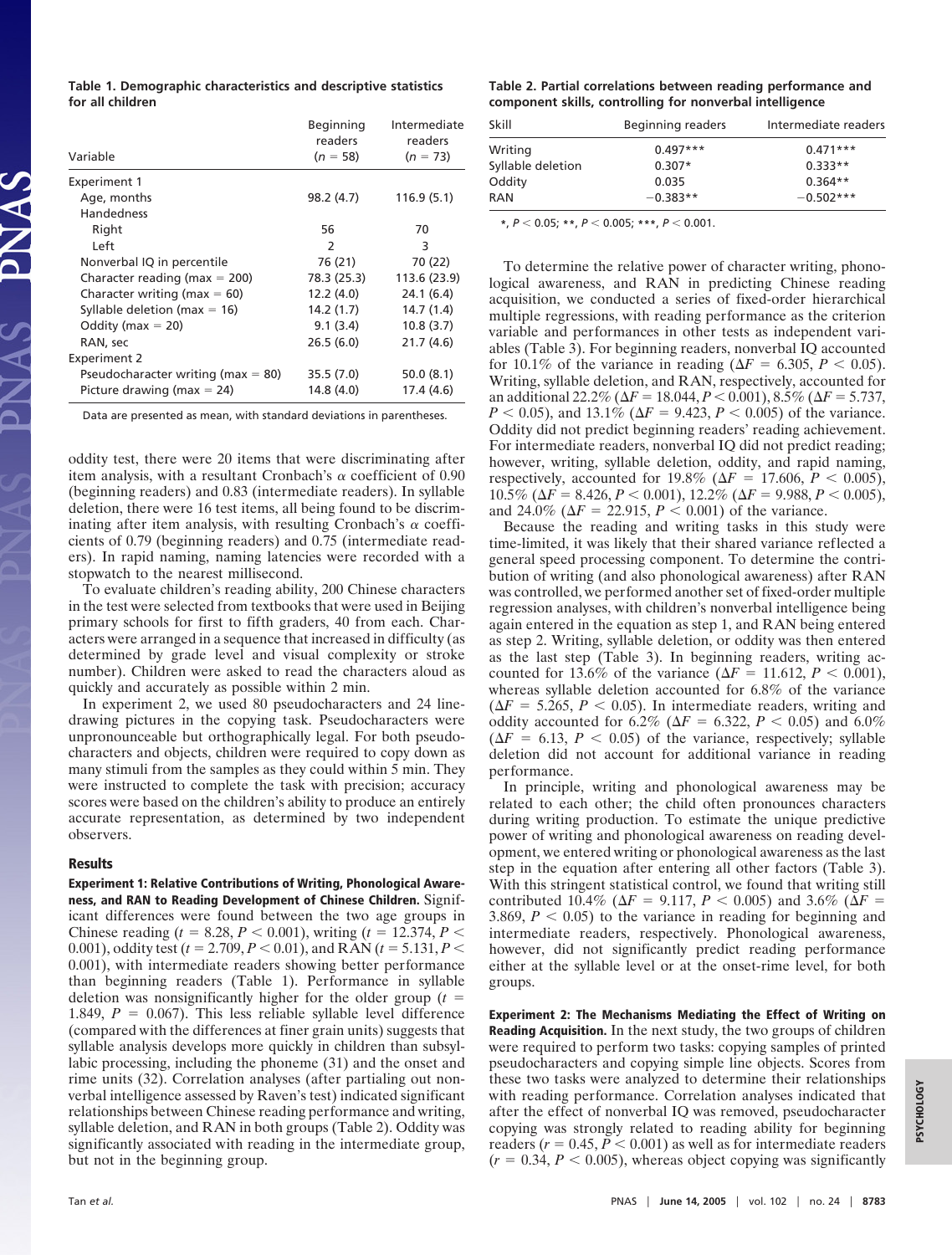**Table 3. Summary of hierarchical multiple regressions that tested the predictive power of various component skill measures on reading performance**

|                            |                                                             |                      | Reading performance $(\Delta R^2)$ |  |  |
|----------------------------|-------------------------------------------------------------|----------------------|------------------------------------|--|--|
| Step                       | Variable                                                    | Beginning<br>readers | Intermediate<br>readers            |  |  |
|                            | Controlling for variation in nonverbal IQ                   |                      |                                    |  |  |
| 1                          | Nonverbal IQ                                                | $0.101*$             | 0.036                              |  |  |
| 2                          | Writing                                                     | $0.222**$            | $0.198**$                          |  |  |
| 2                          | <b>Syllable Deletion</b>                                    | $0.085*$             | $0.105**$                          |  |  |
| 2                          | Oddity                                                      | 0.001                | $0.122**$                          |  |  |
| $\overline{2}$             | <b>RAN</b>                                                  | $0.131**$            | $0.240**$                          |  |  |
|                            | Controlling for variation in nonverbal IQ and RAN           |                      |                                    |  |  |
| 1                          | Nonverbal IQ                                                | $0.101*$             | 0.036                              |  |  |
| 2                          | <b>RAN</b>                                                  | $0.131**$            | $0.240**$                          |  |  |
| 3                          | Writing                                                     | $0.136**$            | $0.062*$                           |  |  |
| 3                          | Syllable deletion                                           | $0.068*$             | $0.031^{+}$                        |  |  |
| 3                          | Oddity                                                      | 0.001                | $0.060*$                           |  |  |
|                            | Controlling for variation in nonverbal IQ, RAN,             |                      |                                    |  |  |
| and phonological awareness |                                                             |                      |                                    |  |  |
| 1                          | Nonverbal IQ                                                | $0.101*$             | 0.036                              |  |  |
| 2                          | <b>RAN</b>                                                  | $0.131**$            | $0.240**$                          |  |  |
| 3                          | Syllable deletion                                           | $0.068*$             | $0.031^{+}$                        |  |  |
| 4                          | Oddity                                                      | 0.000                | $0.046*$                           |  |  |
| 5                          | Writing                                                     | $0.104**$            | $0.036*$                           |  |  |
|                            | Controlling for variation in nonverbal IQ, writing, and RAN |                      |                                    |  |  |
| 1                          | Nonverbal IQ                                                | $0.101*$             | 0.036                              |  |  |
| 2                          | Writing                                                     | $0.222**$            | $0.198**$                          |  |  |
| 3                          | <b>RAN</b>                                                  | $0.045^{+}$          | $0.105**$                          |  |  |
| 4                          | Syllable deletion                                           | $0.037+$             | 0.026                              |  |  |
| 4                          | Oddity                                                      | 0.003                | 0.034 <sup>†</sup>                 |  |  |

 $\uparrow$ ,  $P < 0.10$ ;  $\star$ ,  $P < 0.05$ ;  $\star \star$ ,  $P < 0.005$ .

associated with reading acquisition for intermediate readers (*r* 0.34,  $P < 0.005$ ), but not for beginning readers ( $r = 0.19$ ,  $P =$ 0.172) (Fig. 2). Hierarchical multiple regressions show that after nonverbal IQ was controlled, pseudocharacter writing and picture drawing, respectively, explained 18.3% ( $\Delta F = 13.78$ ,  $\hat{P}$  < 0.001) and 3% ( $\Delta F = 1.89, P = 0.175$ ) of variance for beginning readers. In intermediate readers, pseudocharacter writing and picture drawing contributed 11.7% ( $\Delta F = 9.51, P < 0.005$ ) and 10.8% ( $\Delta F = 8.68$ ,  $P < 0.005$ ) to the variance of reading performance. After the effect of picture drawing was removed, pseudocharacter writing still accounted for  $15.4\%$  ( $\Delta F = 11.38$ ,  $P < 0.001$ ) and 3.6% ( $\Delta F = 2.96$ ,  $P = 0.09$ ) in the two groups of readers, respectively.

## **Discussion**

This study was conducted to determine the important diagnostic indicator and predictor of Chinese reading ability. Experiment 1 demonstrated that writing performance was strongly associated with Chinese reading in beginning as well as intermediate readers. The robust and unique predictive power of writing was clearly seen when the effects of general processing speed and phonological awareness were partialed out. Experiment 2 revealed that the contribution of writing to Chinese reading is mediated by at least two mechanisms operating in parallel. One, orthographic awareness, is engaged by the analysis of internal structures of printed characters. This analysis is manifested by the predictive power of character and pseudocharacter writing. The second mechanism, motor programming, serves the formation of long-term motor memory of Chinese characters. The strong association between picture drawing and Chinese reading acquisition, particularly for intermediate readers, provides evidence for the motor programming proposal.



**Fig. 2.** Scatter plots of reading performance.  $r_{\text{nc}}$ , partial correlation.  $\tau$ ,  $P$  < 0.10; **\***, *P* 0.05; **\*\***, *P* 0.005.

Our motor memory hypothesis is supported by recent neuroimaging studies that found that written Chinese character recognition is critically mediated by the posterior portion of the left middle frontal gyrus, a region just anterior to the premotor cortex (24, 33, 34). In addition, functional connectivity analyses of neural pathways involved in language processing indicated that reading in Chinese recruits a neural circuit linking Broca's area in the prefrontal cortex and the supplementary motor area, whereas reading in alphabetic (Western) scripts recruits a neural circuit connecting Broca's area and Wernicke's area (35). These imaging investigations revealed that the left dorsal lateral prefrontal cortex and premotor cortex, regions for working memory and writing functions (36, 37), are crucially relevant to Chinese reading.

Another important result from this study is that naming speed was strongly related to reading ability, although its predictive power was lower for beginning readers than for intermediate readers. Because naming speed is known to be highly predictive in different types of written language, its contribution to reading development seems to be universal (38). Theoretically, rapid naming may involve several cognitive components such as general processing speed (26), phonological process (39), and speedsensitive visual and visual motion processes (40). All these componential skills may be relevant to the orthography-tophonology and orthography-to-semantics mappings that are crucial in the development of Chinese reading (21–23).

Finally, our results indicated that the unique contribution of phonological awareness to Chinese reading ability is minor and fragile, depending on age, grain size of sound units, and their interactions with other factors. Phonological awareness developed earlier at a coarse-grained level (as indexed by the syllable deletion test) than at the fine-grained level (as indexed by the oddity test). When phonological sensitivity was entered in the multiple regression analysis only after nonverbal intelligence was controlled, syllable level awareness predicted reading acquisition across the two reader groups, and subsyllable level awareness was related to reading only in intermediate readers. However, neither syllable level nor subsyllable level phonological awareness predicted Chinese children's reading performance when the variance due to writing and rapid naming was partialed out. This pattern of results suggests that the predictive power of phonological awareness is secondary and complex.

Our findings are important because they challenge the widely assumed universal and preeminent status of phonological aware-